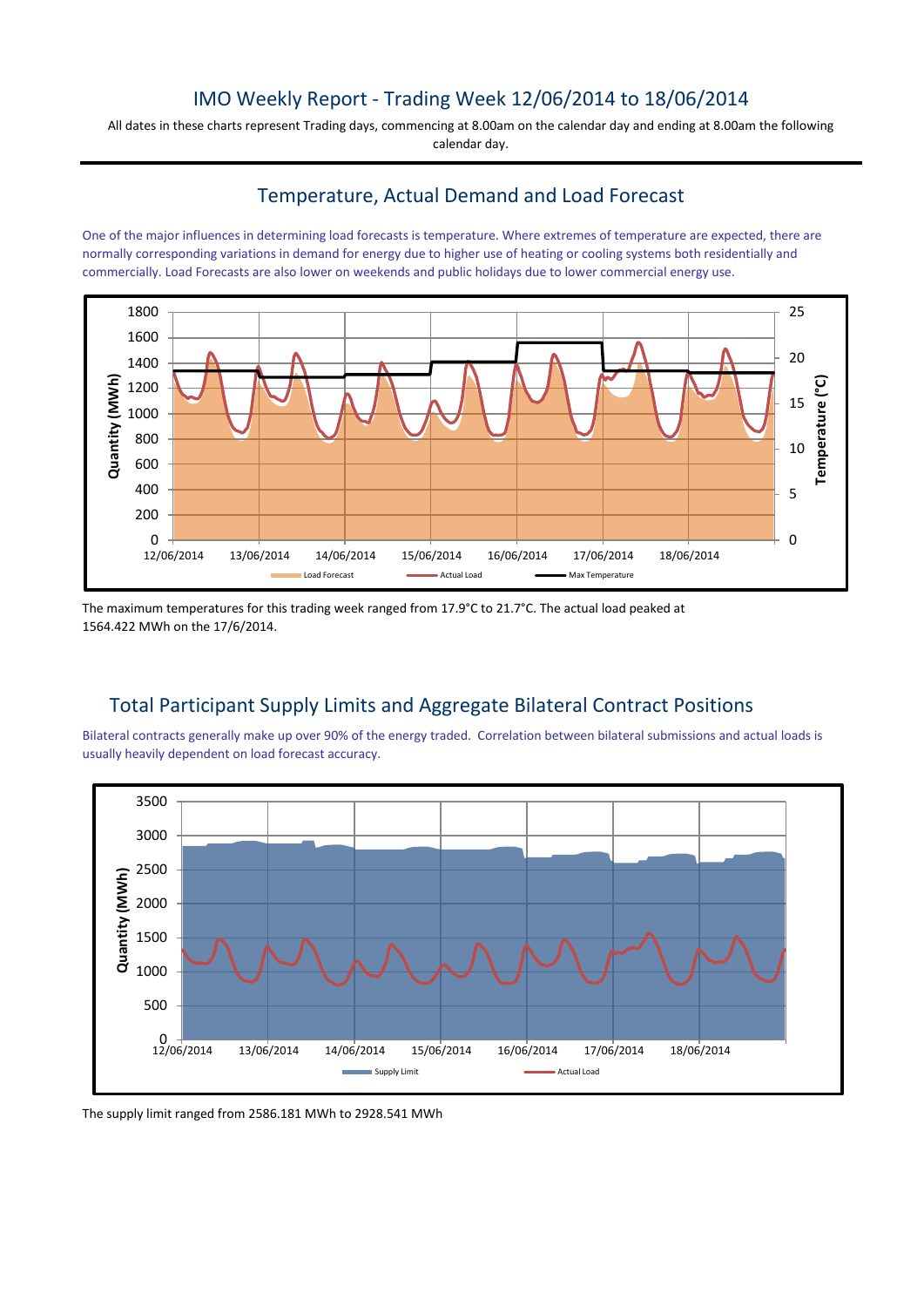#### Net Balancing Market Trades

Bilateral contracts and STEM trading are generally based on the forecast energy requirements of Participants. When the forecast requirements are higher or lower than the actual requirements for a day, this Market energy must be bought and sold in the balancing mechanism. This graph shows the estimated net balancing trades.



The majority of the balancing activity this week occurred within Balancing Demand. The maximum balancing demand for the week reached 186.0505 MWh on the 17/6/2014. The maximum balancing supply for the week reached -149.057 MWh on the 16/6/2012.

# Total Traded Energy

This chart represents a comparison between the total net energy that is traded in Bilateral Contracts, the STEM and the balancing mechanism. Balancing Supply represents cases in which the total contract position is greater than the demand and customers must supply energy back to balancing. Balancing Demand represents cases in which the total contract position is less than the demand and customers must purchase energy from balancing.



Total balancing supply equalled -3835.411 MWh whereas total balancing demand equalled 11653.167 MWh. The Total STEM Traded quantity was 12764.771 MWh, with the STEM Clearing Quantity ranging between 4.53 MWh and 124.882 MWh.